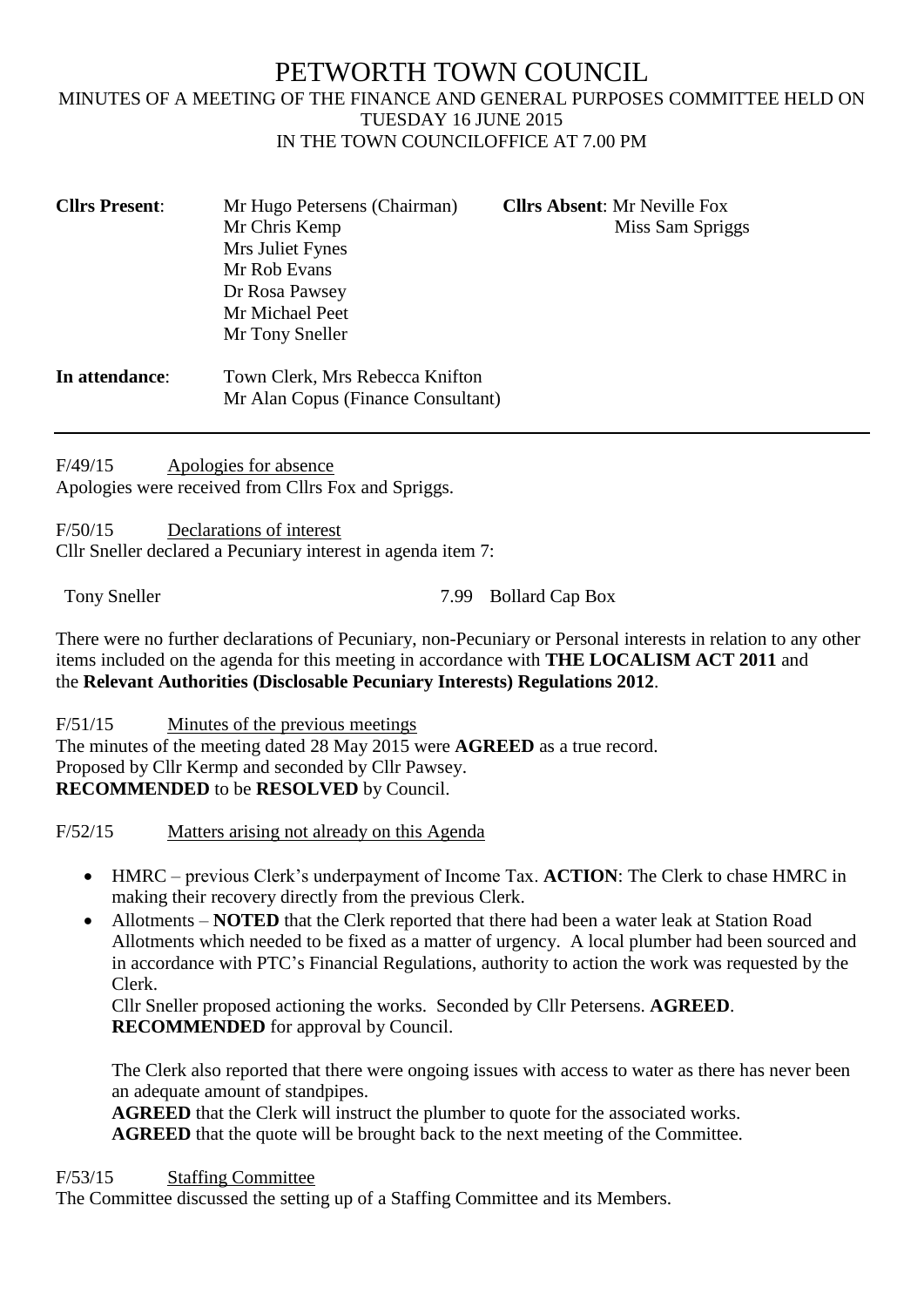Cllr Kemp explained that PTC had never had a proper process in place and that this needed to be remedied. Cllr Kemp went on to explain that members should include the Chairman and Vice Chairman of the Council. **NOTED** that Cllrs South and Pawsey had already been working together in creating an appraisal document and will therefore become members.

Cllr Pawsey proposed that the Staffing Committee should be a Working Group and should therefore be referred to as the Staffing Group.

Cllr Sneller reminded Cllr Kemp that he had expressed an interest in being a member of the Group. Cllr Kemp reminded Cllr Sneller that his various outbursts and breaches of the Code of Conduct at the previous Open Spaces meeting had not been his first and that it would be inappropriate for him to be a member. He made reference to the Open Spaces meeting held in February.

Cllr Sneller stated that he wanted a voice with regards to staffing matters. Cllr Kemp reminded Cllr Sneller that the process had been drafted into the contracts of both members of staff.

The following members of the Staffing Group were proposed by Cllr Evans and seconded by Cllr Petersens: Cllrs Pawsey, South, Kemp and Hanauer. **NOTED** that when appraising the Neighbourhood Plan Clerk or any other members of staff, the Clerk as Proper Officer will also become a member. **AGREED**

**RECOMMENDED** for approval by Council.

**NOTED** that Cllr Sneller abstained from voting.

### F/54/15 Receipts

| Chandlers   | 21/05/2015 | 40.00 | <b>Allotment Rents</b> |
|-------------|------------|-------|------------------------|
| Wadey       | 21/05/2015 | 66.00 | <b>Allotment Rents</b> |
| Worthington | 21/05/2015 | 10.00 | <b>Allotment Rents</b> |
| Templeton   | 21/05/2015 | 20.00 | <b>Allotment Rents</b> |
| Hill        | 21/05/2015 | 20.00 | <b>Allotment Rents</b> |
| Attard      | 21/05/2015 | 40.00 | <b>Allotment Rents</b> |
| Lambert     | 21/05/2015 | 15.00 | <b>Allotment Rents</b> |
| Talman      | 21/05/2015 | 20.00 | <b>Allotment Rents</b> |
| Duffield    | 21/05/2015 | 15.00 | <b>Allotment Rents</b> |
| Remnant     | 21/05/2015 | 17.00 | <b>Allotment Rents</b> |
| Pawsey      | 21/05/2015 | 15.00 | <b>Allotment Rents</b> |
| Carrington  | 21/05/2015 | 15.00 | <b>Allotment Rents</b> |
| Longley     | 21/05/2015 | 17.00 | <b>Allotment Rents</b> |
| Bowden      | 21/05/2015 | 40.00 | <b>Allotment Rents</b> |
| Tee         | 21/05/2015 | 80.00 | <b>Allotment Rents</b> |
| Francis     | 21/05/2015 | 20.00 | <b>Allotment Rents</b> |
| Flynn       | 21/05/2015 | 40.00 | <b>Allotment Rents</b> |
| Murray      | 21/05/2015 | 40.00 | <b>Allotment Rents</b> |
| Mudie       | 21/05/2015 | 15.00 | <b>Allotment Rents</b> |
| Crocombe    | 21/05/2015 | 20.00 | <b>Allotment Rents</b> |
| Kavagnah    | 21/05/2015 | 17.00 | <b>Allotment Rents</b> |
| Tomer       | 21/05/2015 | 10.00 | <b>Allotment Rents</b> |
|             |            |       |                        |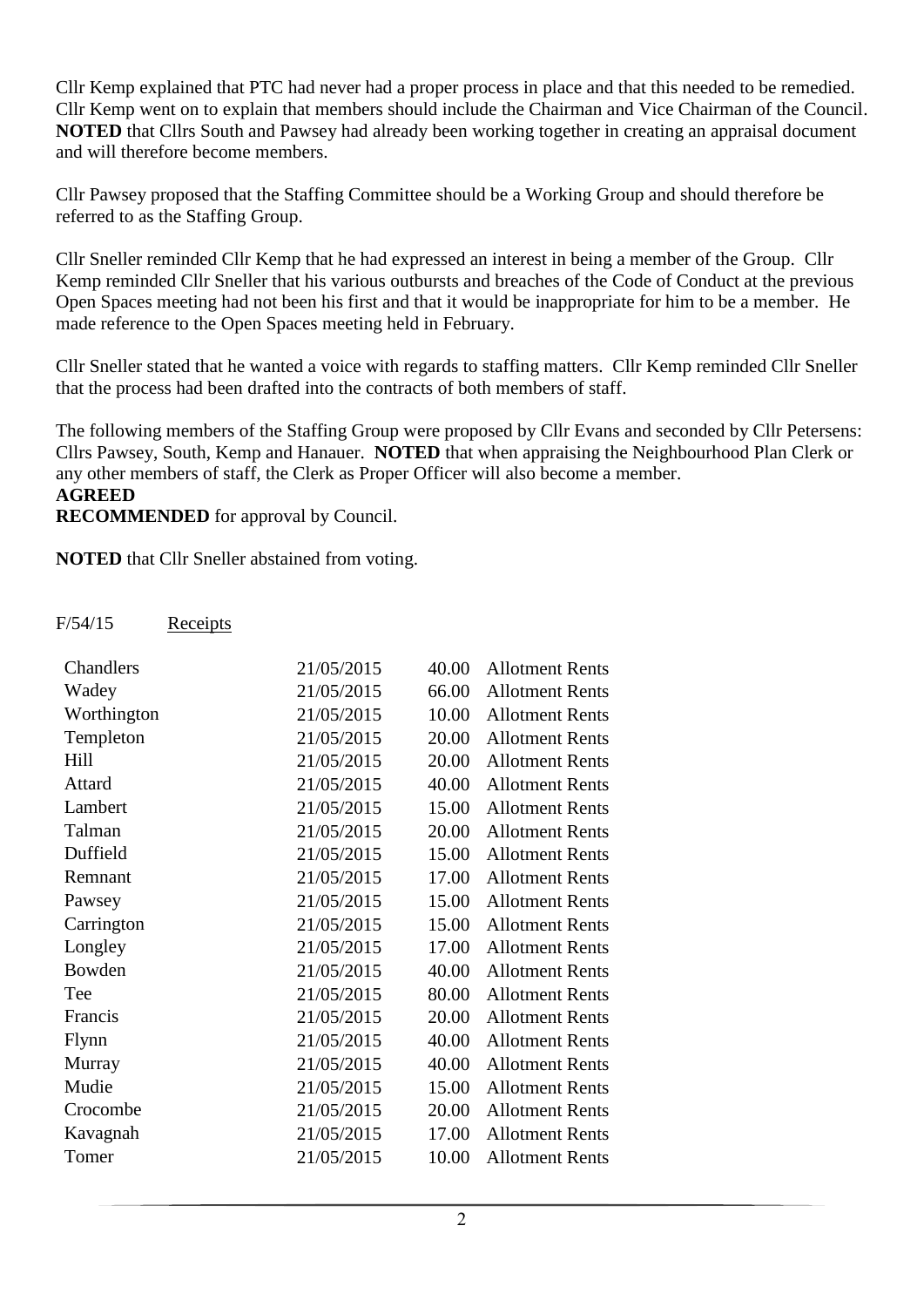| Amos                               | 21/05/2015 | 40.00    | <b>Allotment Rents</b>                   |
|------------------------------------|------------|----------|------------------------------------------|
| Stephen                            | 21/05/2015 | 10.00    | <b>Allotment Rents</b>                   |
| Phillip Allen                      | 21/05/2015 | 240.00   | Petworth Pages to PBA                    |
| <b>Steele</b>                      | 21/05/2015 | 30.00    | <b>Allotment Rents</b>                   |
| Connington                         | 21/05/2015 | 15.00    | <b>Allotment Rents</b>                   |
| Allen                              | 21/05/2015 | 17.00    | <b>Allotment Rents</b>                   |
| Payne                              | 21/05/2015 | 45.00    | <b>Allotment Rents</b>                   |
| Thomas                             | 21/05/2015 | 15.00    | <b>Allotment Rents</b>                   |
| Moore                              | 21/05/2015 | 34.00    | <b>Allotment Rents</b>                   |
| <b>Community Development Grant</b> | 05/05/2015 | 700.00   | N Plan                                   |
| Interest                           | 29/05/2015 | 1.86     | Interest                                 |
| F/55/15<br>Invoices for approval   |            |          |                                          |
| Austens                            |            | 6.95     | Hanging Baskets - Maintenance            |
| <b>SSALC</b>                       |            | 180.00   | New Cllr Training                        |
| <b>WSALC</b>                       |            | 806.95   | <b>SALC/SLCC Subscriptions/Contracts</b> |
| Wilmers                            |            |          | 20.00 Xmas Event - Lighting              |
| <b>Hampers Community Centre</b>    |            | 72.00    | N Plan – Rental for Public Consultation  |
| <b>Hampers Community Centre</b>    |            | 36.00    | <b>Rental for Annual Parish Meeting</b>  |
| Hennings                           |            | 103.18   | Refreshments for Annual Parish Meeting   |
| Hennings                           |            | 39.20    | Refreshments for Annual Parish Meeting   |
| <b>Tony Sneller</b>                |            | 7.99     | <b>Bollard Cap Box</b>                   |
| J Aguilar                          |            | 549.84   | N Plan Clerk's Salary                    |
| R Knifton                          |            | 1,114.38 | <b>Clerk's Salary</b>                    |
| Post Office (HMRC)                 |            | 664.61   | Tax and NI                               |
|                                    |            |          |                                          |

An additional payment for the purchase of the Defib in the amount of £1,010 was proposed by Cllr Sneller and seconded by Cllr Kemp to form the list of payments.

Proposed by Cllr Pawsey and Seconded by Cllr Evans. **AGREED** that the above payments be **RECOMMENDED** for approval by Council.

### F/56/15 May Accounts

**INCOME**

Members **NOTED** the monthly report presented by the Finance Consultant as follows:

| Annual        | <b>Actual</b> | <b>Accruals</b> |
|---------------|---------------|-----------------|
| <b>Budget</b> | to date       | b/f             |
| 81,800        | 40,901.10     | $\theta$        |
| 4,051         | 2,025.00      | 0               |
| 200           | 0.00          | 0               |
| 20            | 3.16          | 0               |
|               | 0.00          | 0               |
| 2,500         | 0.00          | 0               |
|               |               |                 |
|               | 1,300.00      | 0               |
|               | $-620.00$     | 620             |
| 2,600         | 818.00        | $-793$          |
|               |               |                 |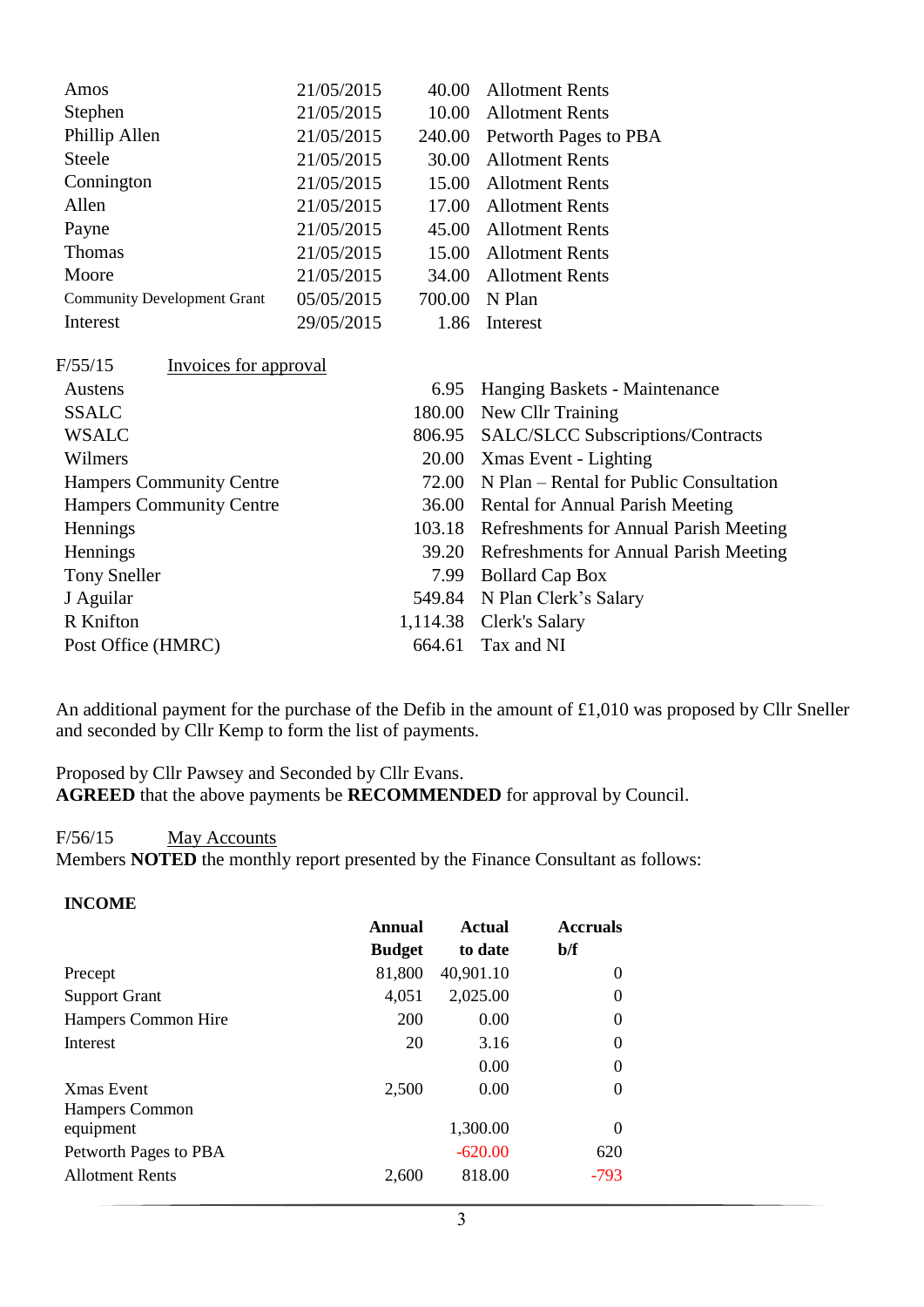**Totals 91,171 44,427.26 -173**

# **EXPENDITURE**

|                                          | <b>Annual</b> | <b>Actual</b>    |                  | Accruals         |
|------------------------------------------|---------------|------------------|------------------|------------------|
|                                          | <b>Budget</b> | to date          | May              | b/f              |
| <b>Open Spaces</b>                       |               |                  |                  |                  |
| Rosemary Gdns/Hampers Com Contract       | 6,000.00      | 995              | $\mathbf{0}$     | $-498$           |
| <b>Rosemary Gardens Maintenance</b>      | 1,500.00      | $\boldsymbol{0}$ | $\boldsymbol{0}$ | $\boldsymbol{0}$ |
| Hampers Common Maintenance               | 1,200.00      | $\Omega$         | $\theta$         | $\boldsymbol{0}$ |
| Hampers Common Lease                     | 300.00        | $\mathbf{0}$     | $\boldsymbol{0}$ | 231              |
| Xmas Event - General                     | 1,300.00      | $\mathbf{0}$     | $\mathbf{0}$     | 340              |
| Xmax Event - Lighting                    | 1,000.00      | $\mathbf{0}$     | $\mathbf{0}$     | $\boldsymbol{0}$ |
| Hanging Baskets - Maintenance            | 800.00        | $\theta$         | $\mathbf{0}$     | $\boldsymbol{0}$ |
| Hanging Baskets - Watering               | 1,500.00      | $\boldsymbol{0}$ | $\boldsymbol{0}$ | $\boldsymbol{0}$ |
| Planters                                 | 100.00        | $\Omega$         | $\mathbf{0}$     | $\boldsymbol{0}$ |
| <b>General Maintenance</b>               | 2,000.00      | 230              | $\boldsymbol{0}$ | $-54$            |
|                                          | 15,700.00     | 1,225            | $\mathbf{0}$     | 19               |
| <b>Admin</b>                             |               |                  |                  |                  |
| Office Rent & Service Charges            | 6,700.00      | 1,300            | $\overline{0}$   | 537              |
| <b>Clerk's Salary</b>                    | 20,000.00     | 2,751            | 1,115            | $\boldsymbol{0}$ |
| <b>Additional Clerk's hours</b>          | 3,000.00      | $\boldsymbol{0}$ | $\boldsymbol{0}$ | $\boldsymbol{0}$ |
| Insurance                                | 3,300.00      | $\mathbf{0}$     | $\mathbf{0}$     | 327              |
| <b>SALC/SLCC Subscriptions/Contracts</b> | 1,100.00      | $\theta$         | $\overline{0}$   | $\boldsymbol{0}$ |
| <b>Audit Fee</b>                         | 1,000.00      | $\Omega$         | $\theta$         | $\boldsymbol{0}$ |
| Office Expenditure                       | 1,000.00      | 23               | $\mathbf{0}$     | $-40$            |
| Expenses/Postage                         | 400.00        | 37               | $\overline{2}$   | $\boldsymbol{0}$ |
| Comms/IT                                 | 500.00        | 132              | 84               | 35               |
| Office Water                             | 150.00        | 48               | $\mathbf{0}$     | $-52$            |
|                                          | 37,150.00     | 4,292            | 1,201            | 807              |
| <b>Misc</b>                              |               |                  |                  |                  |
| <b>Grants Awarded</b>                    | 3,000.00      | 1,550            | 1,550            | $\boldsymbol{0}$ |
| <b>CCTV</b>                              | 5,000.00      | $\boldsymbol{0}$ | $\boldsymbol{0}$ | 3,750            |
| <b>Street Lighting</b>                   | 2,400.00      | 258              | $\boldsymbol{0}$ | $-975$           |
| Neighbourhood Planning                   | 1,765.00      | $\Omega$         | $\Omega$         | 0                |
| Web Site                                 | 300.00        | $\theta$         | $\overline{0}$   | $\boldsymbol{0}$ |
| Church clock                             | 200.00        | 118              | $\boldsymbol{0}$ | $-166$           |
| <b>Local Election</b>                    | 2,000.00      | $\overline{0}$   | $\boldsymbol{0}$ | 0                |
| Repayment of £50k loan for               |               |                  |                  |                  |
| playgrounds                              | 6,000.00      | $\theta$         | $\overline{0}$   | 0                |
| Repayment of £10k loan for skatepark     | 1,000.00      | $\theta$         | $\theta$         | 0                |
| Traffic & roads consultant               | 7,500.00      | $\Omega$         | $\overline{0}$   | $\boldsymbol{0}$ |
| War Memorial                             | 2,000.00      | $\Omega$         | $\Omega$         | 0                |
| Dog Bins                                 | 500.00        | $\Omega$         | $\Omega$         | 0                |
| Training                                 | 2,000.00      | $\theta$         | $\Omega$         | $\Omega$         |
| Contingency                              | 2,000.00      | 110              | $\boldsymbol{0}$ | $-75$            |
|                                          | 35,665.00     | 2,037            | 1,550            | 2,534            |